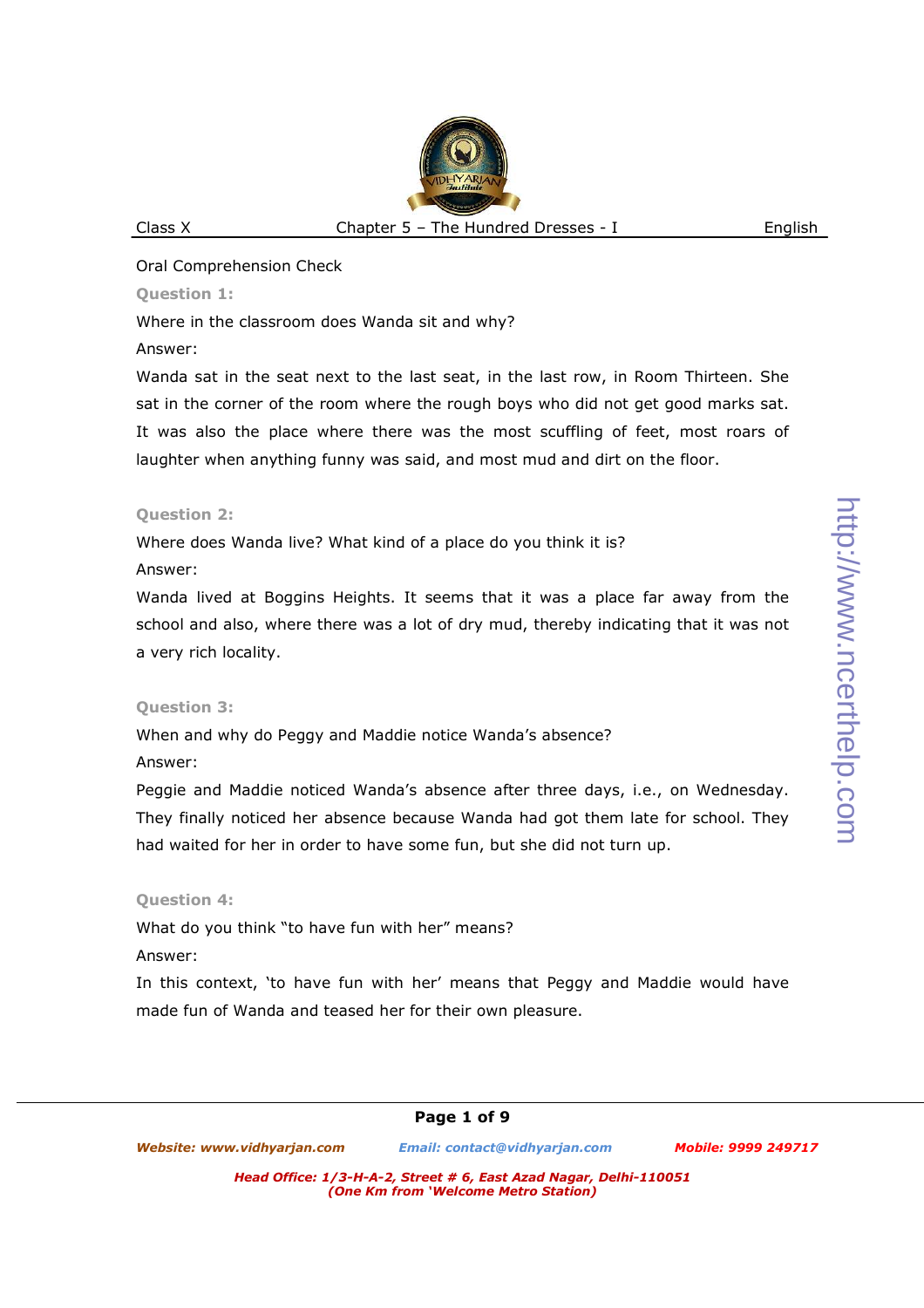### Oral Comprehension Check

### **Question 1:**

In what way was Wanda different from the other children?

## Answer:

Wanda was different from other children. She did not have any friends. She came to school alone and went home alone. She always wore a faded blue dress that did not fit her properly. Unlike other children, she did not talk to anybody.

# **Question 2:**

Did Wanda have a hundred dresses? Why do you think she said she did?

# Answer:

No, she did not have a hundred dresses because she was poor and wore the same faded dress to school everyday. Probably, it was a child's fantasy to possess a hundred dresses—a child who had only one dress to wear for school. The other children used to make fun of her poverty, and would have laughed at her whatever she might have said. This could have been the reason for her exaggerating everything.

# **Question 3:**

Why is Maddie embarrassed by the questions Peggy asks Wanda? Is she also like Wanda, or is she different?

### Answer:

Maddie was embarrassed by the questions Peggy asked Wanda because she was poor herself. She usually wore old clothes, which were handed down by someone else. She did not feel sorry for Wanda. She was worried that perhaps later, everyone would start teasing her too. She thought she was different from Wanda in the sense that she would never claim that she had a hundred dresses. She was not as poor as Wanda. Yet she was afraid that the others might mock her too.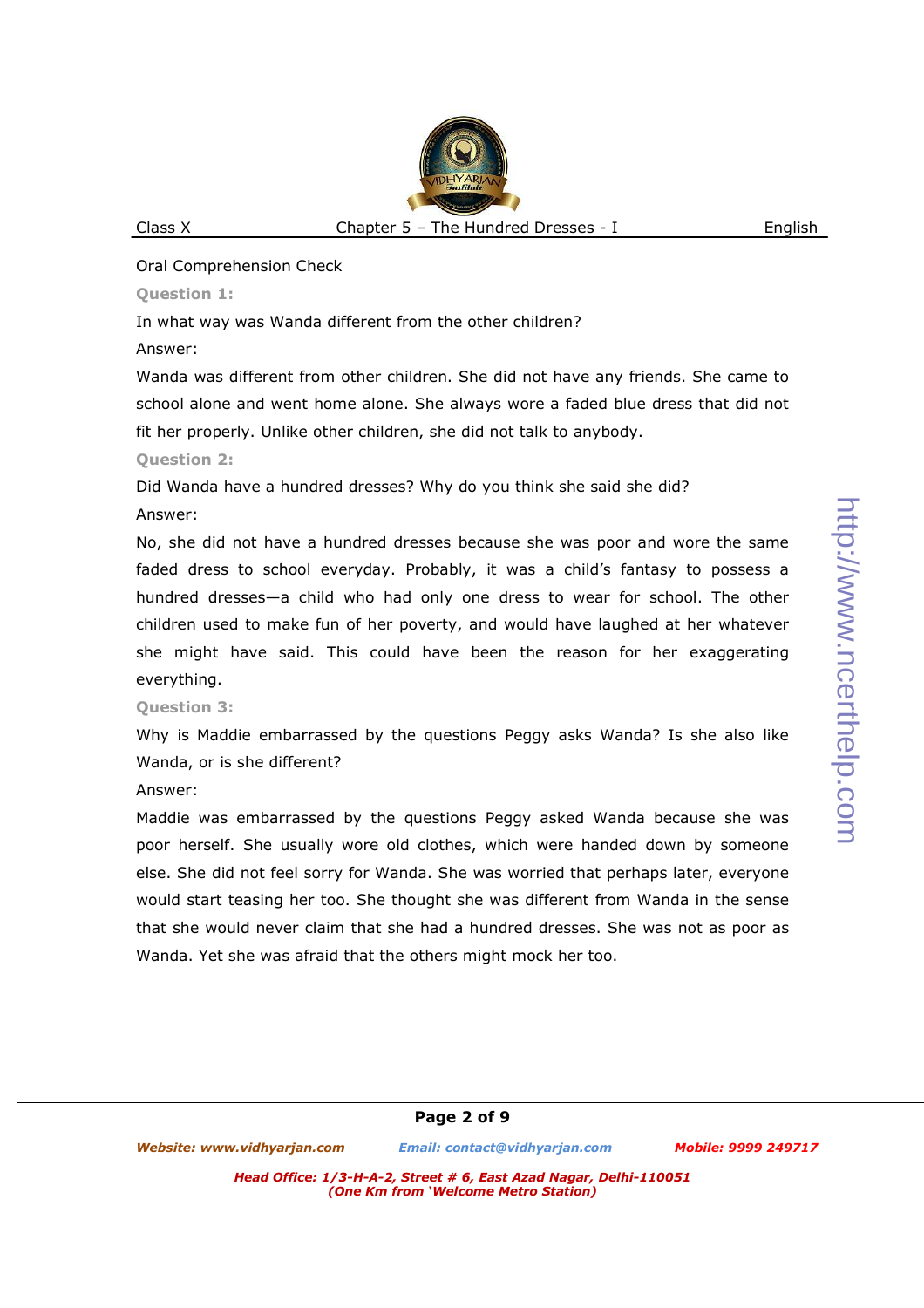#### Thinking About the Text

#### **Question 1:**

How is Wanda seen as different by the other girls? How do they treat her?

#### Answer:

Wanda was different from other girls. She did not have any friends. She came to school alone and went home alone. She always wore a faded blue dress that did not fit her properly. Unlike others, she did not talk to anybody. The other girls teased her and had fun with her. They would surround her, and Peggy would ask how many dresses she had. Wanda would reply that she had a hundred and they would continue teasing her. Then, they would let her go. Before she could go very far, they would burst into laughter. They kept asking her how many hats she had, or shoes, etc. All of them mocked her and made fun of her.

### **Question 2:**

How does Wanda feel about the dresses game? Why does she say that she has a hundred dresses?

#### Answer:

Wanda did not show any feelings regarding the dresses game. It is most likely that she was deeply hurt. It could have been one of the reasons why her family left the place and moved to the city.

Probably, it was a child's fantasy to possess a hundred dresses—a child who had only one dress to wear for school. The other children used to make fun of her poverty, and would have laughed at her whatever she might have said. This could have been the reason for her exaggerating everything.

### **Question 3:**

Why does Maddie stand by and not do anything? How is she different from Peggy? (Was Peggy's friendship important to Maddie? Why? Which lines in the text tell you this?)

Answer: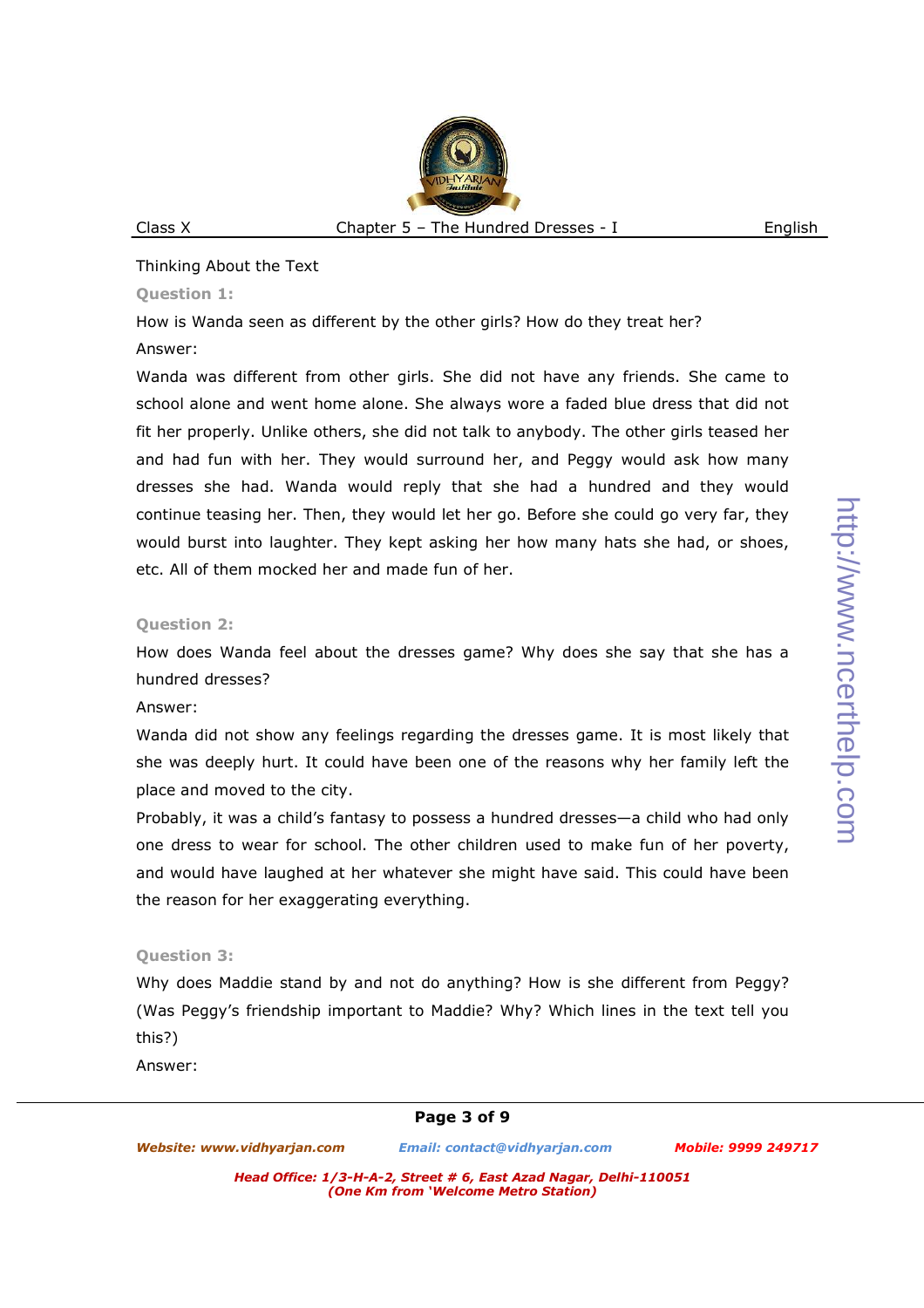Maddie always stood by and never did anything as she was afraid that if she did, she would be the next target of the children. She herself was poor and therefore, felt that if she spoke against the others, they would target her next. Unlike her, Peggy was a rich girl. This was also the reason why Maddie could think from Wanda's point of view, but Peggy could not. Maddie was Peggy's best friend. It seemed as if she was in awe of Peggy. She admired her quite a lot as she said that Peggy was the most liked girl in the room and that she drew better than anyone else. She did not have the courage to go against her. Some of the lines from the text which show that Peggy's friendship was important to Maddie are as follows.

(i) Peggy, who had thought up this game, and Maddie, her inseparable friend, were always the last to leave.

(ii) She was Peggy's best friend, and Peggy was the best-liked girl in the whole room.

(iii) Peggy could not possibly do anything that was really wrong, she thought.

(iv) Oh, Maddie was sure Peggy would win.

#### **Question 4:**

What does Miss Mason think of Wanda's drawings? What do the children think of them? How do you know?

#### Answer:

Miss Mason said that Room Thirteen should be proud of Wanda as she had drawn one hundred designs of dresses, all of which were beautiful and different. She told the students that in the opinion of the judges, any one of the drawings was worthy of winning the prize. She was very happy to announce Wanda as the winner. As Wanda was absent that day, Miss Mason hoped that she would be back the next day. She then asked the entire class to look at Wanda's exquisite drawings.

The children also admired the drawings. Everybody stopped and whistled or murmured admiringly. After Miss Mason had announced that Wanda was the winner, they burst into applause, and even the boys were glad to have a chance to stamp on the floor and whistle. Also, just as Peggy and Maddie entered the room, they stopped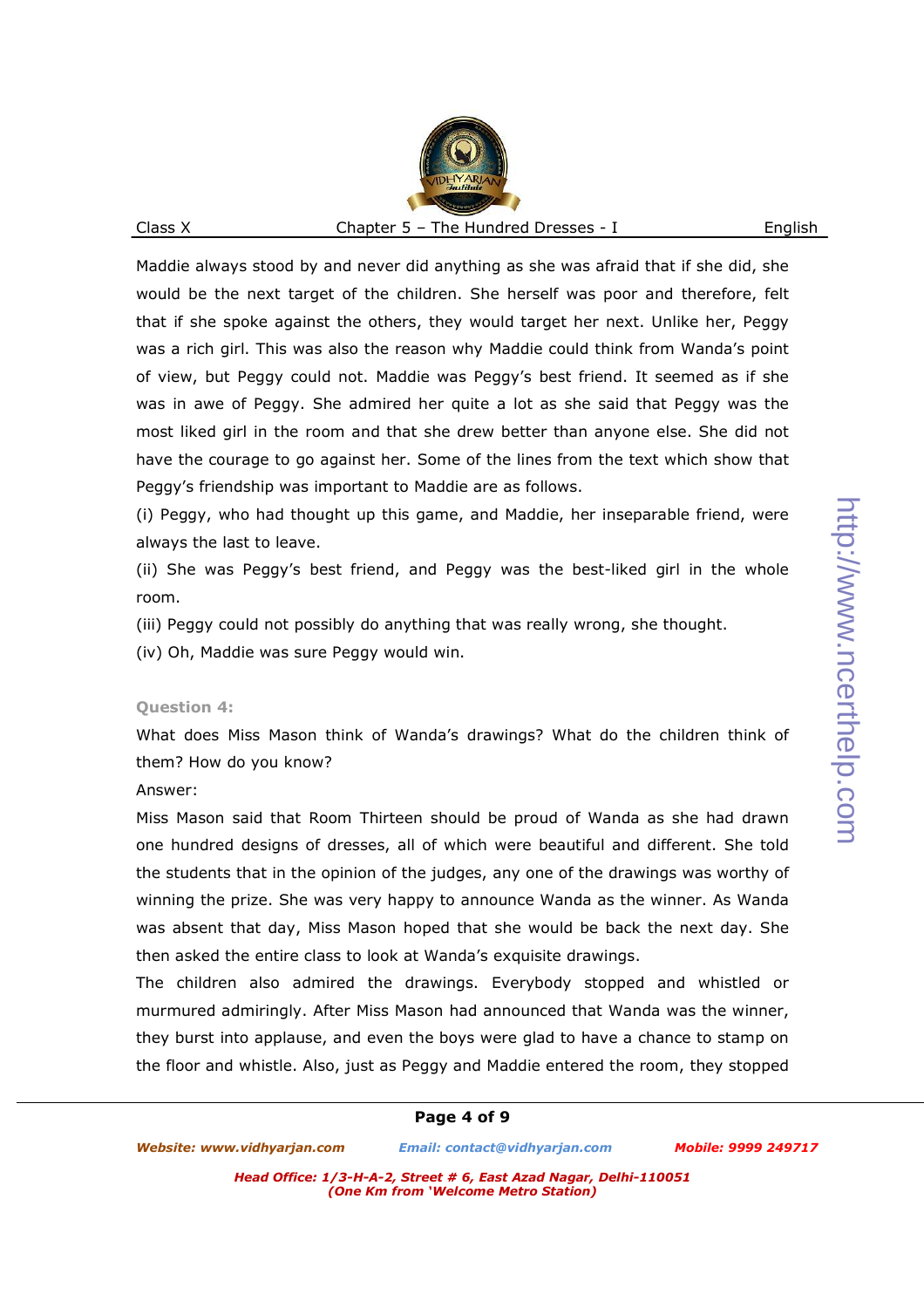short and gasped. Later they recognized the designs as those which Wanda had described to them. And in the end, Peggy exclaimed, "…and I thought I could draw." This shows that she also realized how good Wanda's drawings were.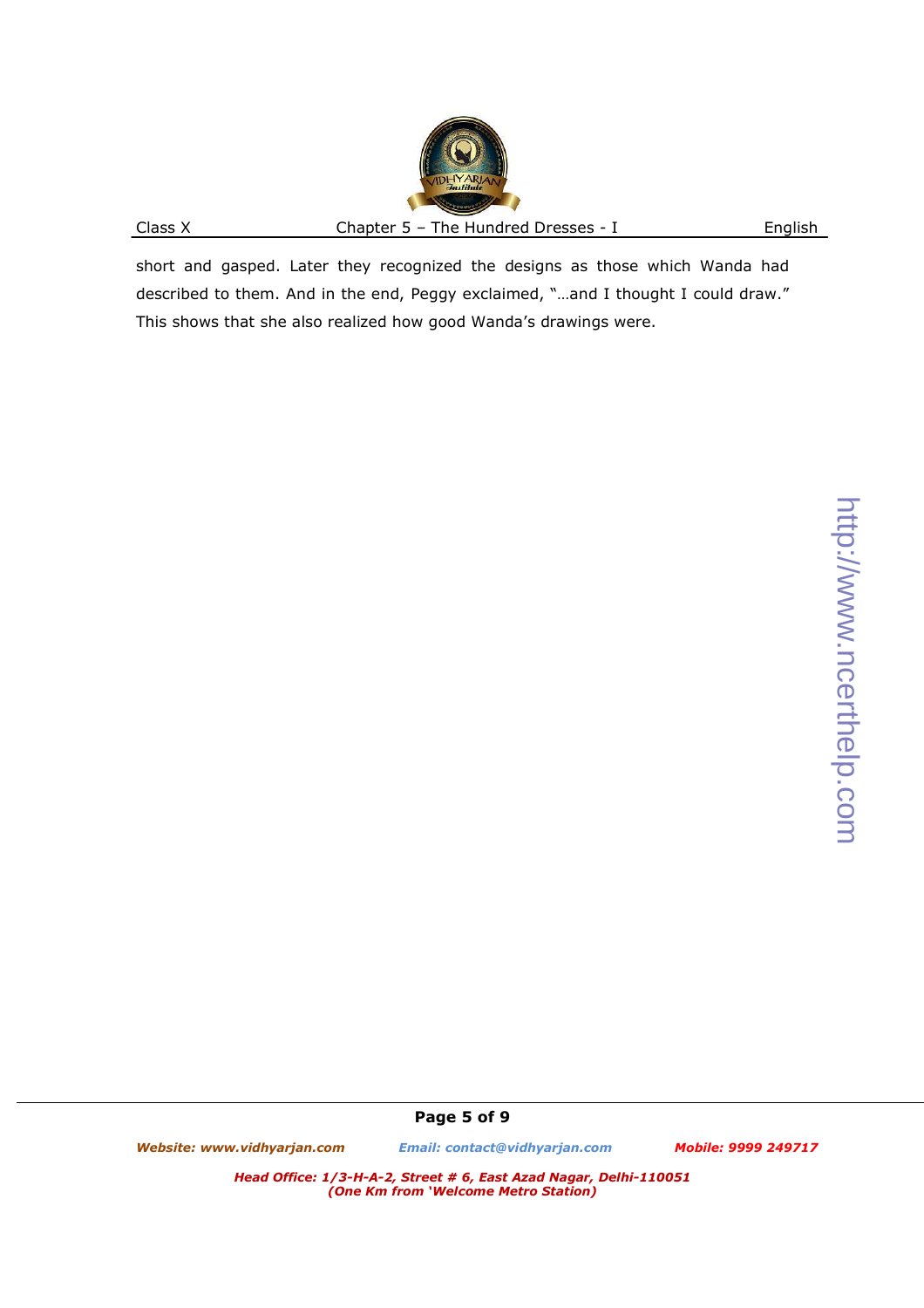Oral Comprehension Check

### **Question 1:**

Why didn't Maddie ask Peggie to stop teasing Wanda? What was she afraid of? Answer:

Maddie tried to tell Peggy to stop teasing Wanda by writing a note to her. She knew she would never have the courage to speak to Peggy about this matter. As she was writing the note, she pictured herself in the school yard as a new target for Peggy and the girls. She thought Peggy might ask her where she got the dress she had on and she would have to say that it was one of Peggy's old ones. This was what she was afraid of. Consequently, she ended up tearing the note.

## **Question 2:**

Who did Maddie think would win the drawing contest? Why?

### Answer:

Maddie thought that Peggy would win the drawing contest because Peggy drew better than anyone else. She could copy a picture in a magazine, or some film star's face so well that one could tell who it was.

# **Question 3:**

Who won the drawing contest? What had the winner drawn?

### Answer:

Wanda won the drawing contest. She had drawn a hundred dresses, which were dazzling with colours, and had brilliant and lavish designs. They were all drawn on great sheets of wrapping paper. They were all different from each other and all beautiful. The judges said that any one of the drawings was worthy of winning the prize.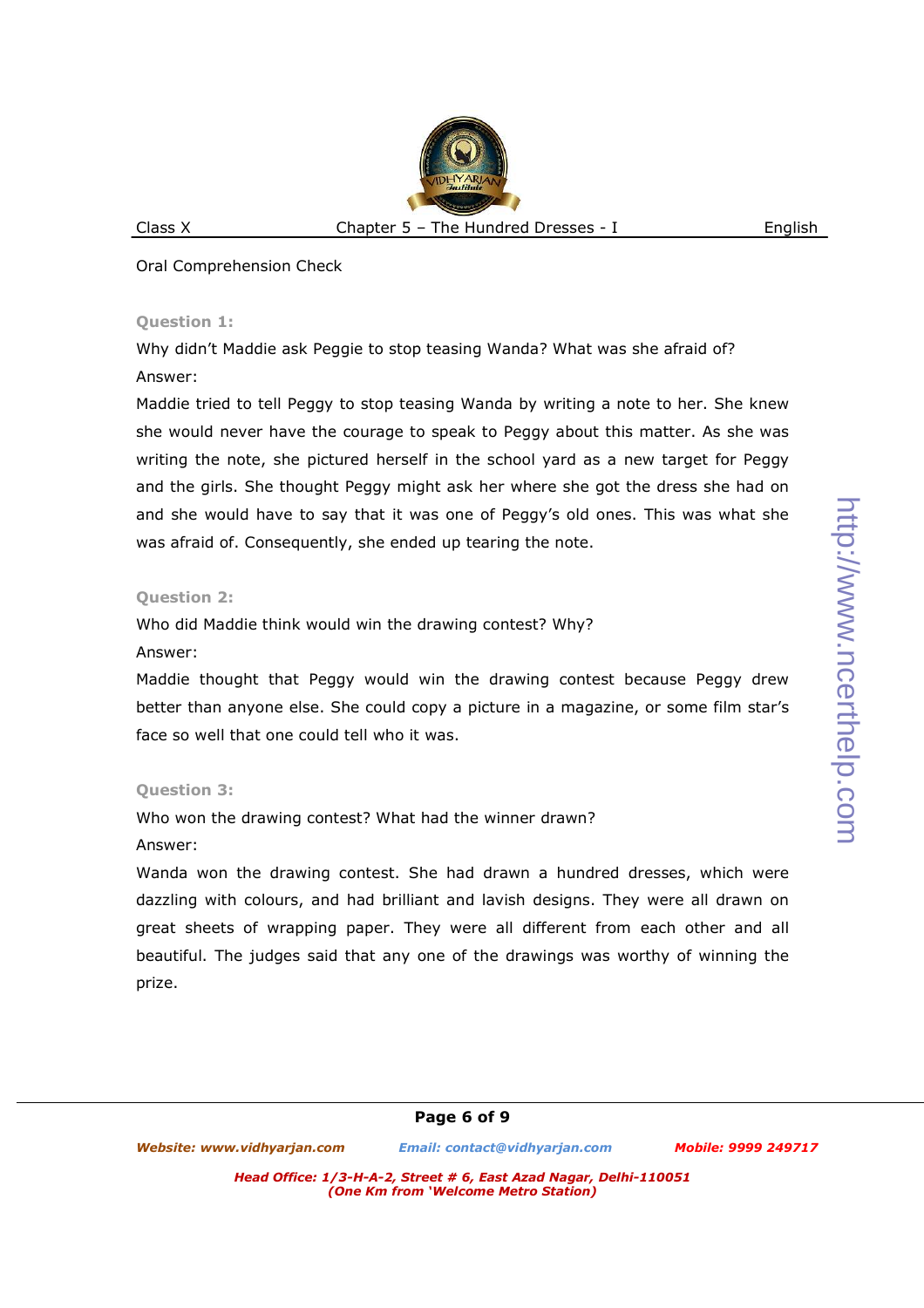http://www.ncerthelp.com http://www.ncerthelp.com

Thinking About Language

**Question 1:** 

Combine the following to make sentences like those above.

1. This is the bus (what kind of bus?) *It goes to Agra*. (use *which* or *that*)

2. I would like to buy (*a*) shirt (which shirt?). (*The*) *shirt is in the shop window*. (use *which* or *that*)

3. You must break your fast *at a particular time* (when?). You see the moon in the sky. (use *when*)

4. Find a word (what kind of word?). *It begins with the letter Z*. (use *which* or *that*).

5. Now find a person (what kind of person). *His or her name begins with the letter Z*. (use *whose*)

6. Then go to a place (what place?). *There are no people whose name begins with Z in that place*. (use *where*)

Answer:

1. This is the bus which goes to Agra.

2.I would like to buy the shirt that is in the shop window.

3. You must break your fast when you see the moon in the sky.

4. Find a word which begins with the letter Z.

5. Now find a person whose name begins with the letter Z.

6. Then go to a place where there are no people whose name begins with Z.

**Question 2:** 

1. Can you say whose point of view the italicised words express?

(i) But on Wednesday, Peggy and Maddie, *who sat down front with other children who got good marks and who didn't track in a whole lot of mud*, did notice that Wanda wasn't there.

(ii) Wands Petronski. *Most of the children in Room Thirteen didn't have names like that. They had names easy to say, like Thomas, Smith or Allen*.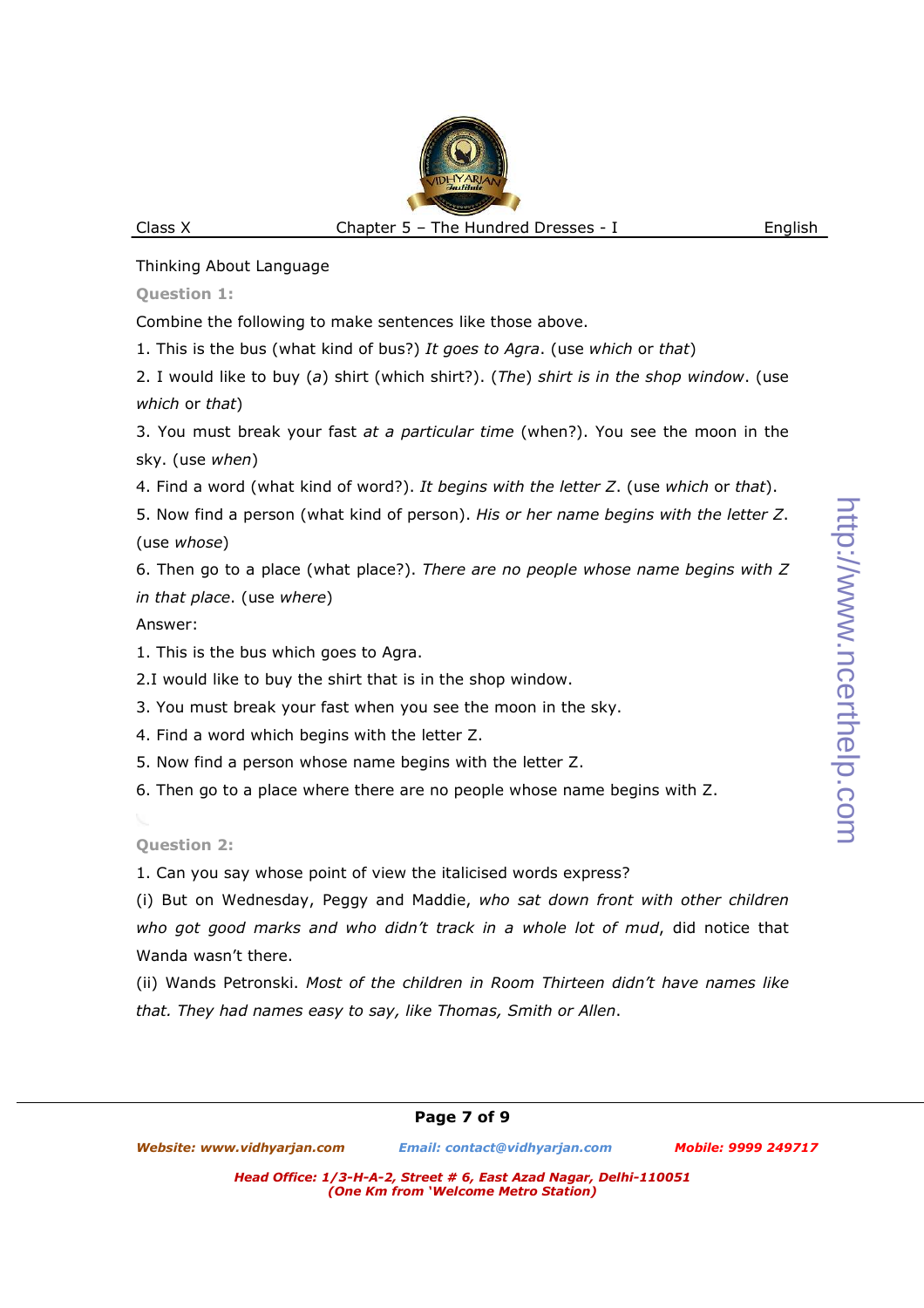Answer:

**1.**

**(i)** In the given sentence, the italicised words express the point of view of Peggy and Maddie.

**(ii)** In the given sentence, the italicised words express the point of view of the narrator.

# **Question 3:**

Look at this sentence. The italicised adverb expresses an opinion or point of view.

*Obviously*, the only dress Wanda had was the blue one she wore every day. (This was obvious to the speaker.)

Other such adverbs are *apparently*, *evidently*, *surprisingly*, *possibly*, *hopefully*, *incredibly*, *luckily*. Use these words appropriately in the blanks in the sentences below. (You may use a word more then once and more than one word may be appropriate for a given blank.)

- 1. \_\_\_\_\_\_\_\_\_\_\_\_\_\_, he finished his work on time.
- 2. \_\_\_\_\_\_\_\_\_\_\_\_\_\_, it will not rain on the day of the match.

3. \_\_\_\_\_\_\_\_\_\_\_\_\_, he had been stealing money from his employer.

- 4. Television is \_\_\_\_\_\_\_\_\_\_\_\_\_\_ to blame for the increase in violence in society.
- 5. The children will \_\_\_\_\_\_\_\_\_\_\_\_\_\_\_\_\_ learn from their mistakes.

6. I can't \_\_\_\_\_\_\_\_\_\_\_\_\_\_\_\_\_\_\_\_\_ lend you that much money.

7. The thief had \_\_\_\_\_\_\_\_\_\_\_\_\_\_\_ been watching the house for many days.

8. The thief \_\_\_\_\_\_\_\_\_\_\_\_\_\_\_\_\_ escaped by bribing the jailor.

- 9. \_\_\_\_\_\_\_\_\_\_\_\_\_\_\_\_\_\_\_, no one had suggested this before.
- 10. The water was \_\_\_\_\_\_\_\_\_\_\_\_\_\_\_\_\_\_\_\_ hot.

Answer:

- 1. Surprisingly, he finished his work on time.
- 2. Hopefully, it will not rain on the day of the match.
- 3. Evidently, he had been stealing money from his employer.
- 4. Television is evidently to blame for the increase in violence in society.